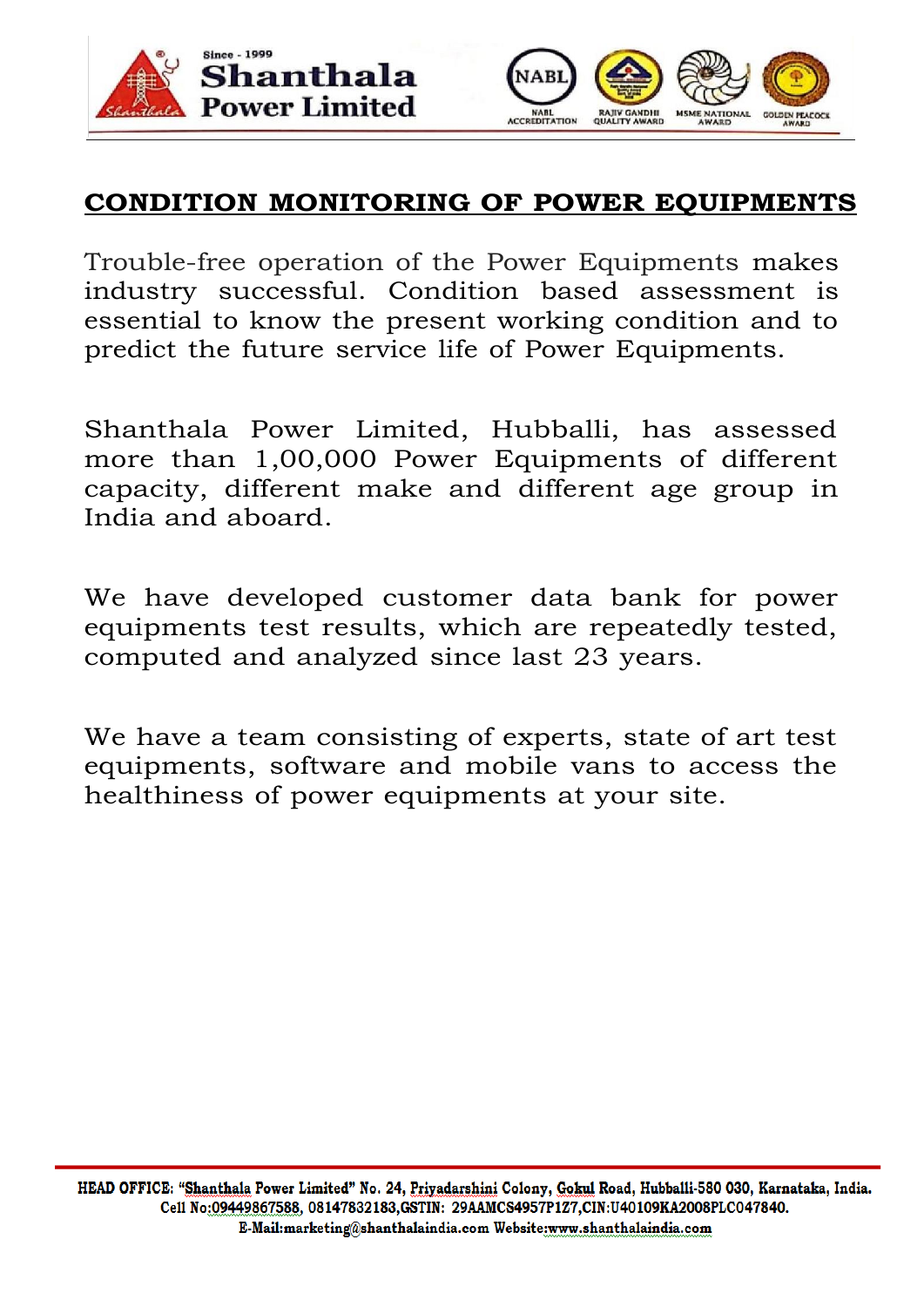





| <b>Condition Monitoring of Transformer</b> |                                                                   |
|--------------------------------------------|-------------------------------------------------------------------|
| 1                                          | Insulation Resistance (IR) Test                                   |
| 2                                          | Polarization Index (PI) Test                                      |
| 3                                          | DC Absorption Test                                                |
| $\overline{4}$                             | Capacitance & Tan Delta Test                                      |
| 5                                          | Leakage Current Test                                              |
| 6                                          | Step-Up Voltage Test                                              |
| 7                                          | Di Electric Spectroscopic Test (DIRANA)/(IDAX)                    |
| 8                                          | DC Winding Resistance Test                                        |
| 9                                          | <b>Neutral Floating Point Test</b>                                |
| 10                                         | Turn Ration and Phase Angle Error Test                            |
| 11                                         | Excitation Current Test (at high Voltage)                         |
| 12                                         | Sweep Frequency Response Analysis (SFRA)                          |
| 13                                         | Magnetic Current Test                                             |
| 14                                         | Magnetic Balance Test                                             |
| 15                                         | Transformer oil Tests (Main Tank-Top/Bottom/OLTC)                 |
|                                            | BDV, PPM, IFT, Acidity, DGA, Sludge, Resistivity, Flash<br>Point, |
|                                            | Tan Delta, Furan Analysis                                         |
| 16                                         | Physical Condition Assessment of Transformer                      |
|                                            | 1. Cooling System                                                 |
|                                            | 2. Oil Leakage Assessment                                         |
|                                            | 3. OLTC                                                           |
|                                            | 4. Earthing                                                       |
|                                            | 5. Paint                                                          |
|                                            | 6. Breather                                                       |
|                                            | 7. Missing/Damaged Parts                                          |
|                                            | 8. Cable Assessment                                               |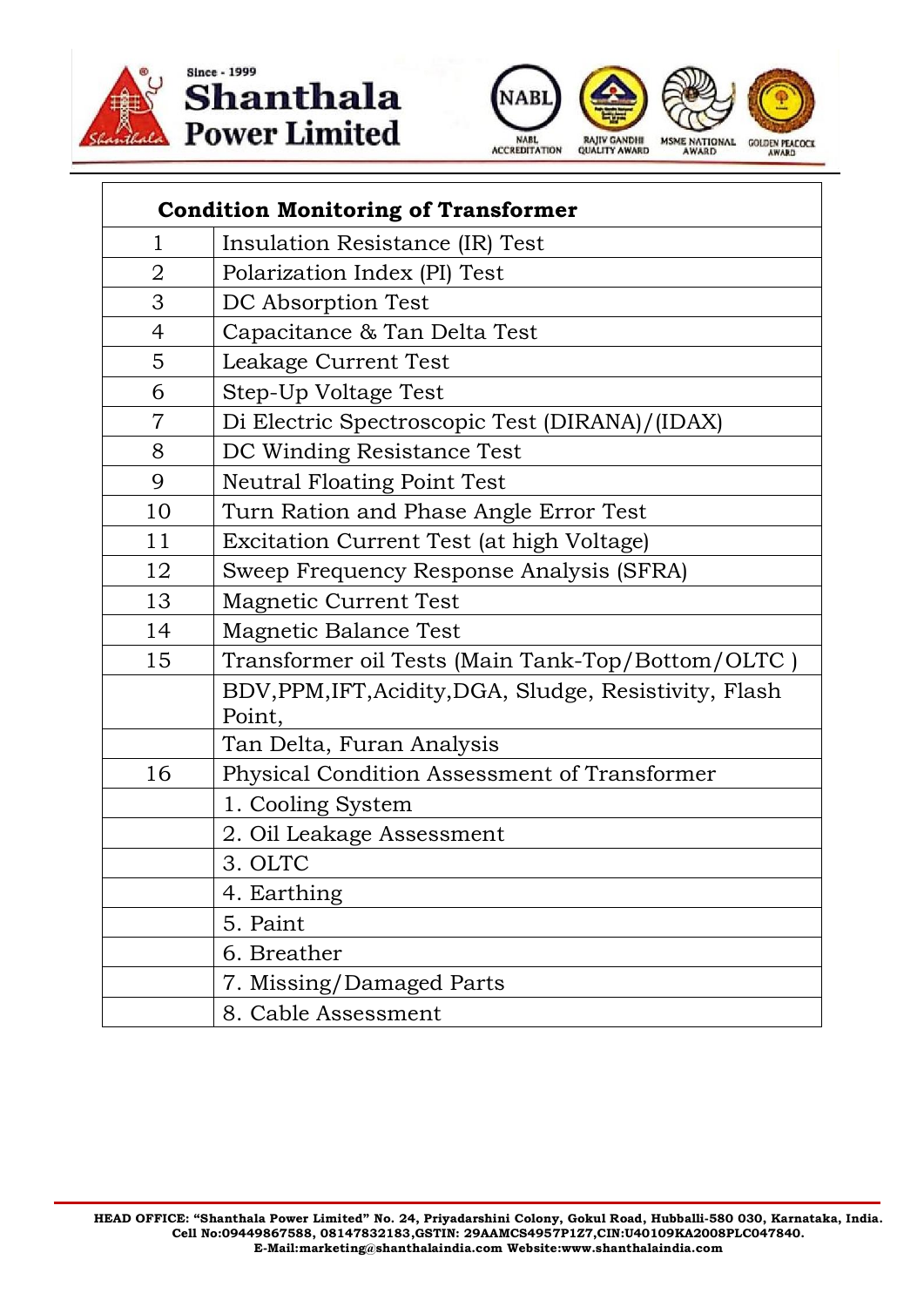



## **I. Transformer oil tests as per IS: 1866**

- 1 Color and Appearance
- 2 Break Down Voltage (BDV)
- 3 Moisture Content
- 4 Dielectric Dissipation Factor (Tan Delta)
- 5 Resistivity
- 6 Neutralization Number (Acidity)
- 7 Interfacial Tension
- 8 Sludge
- 9 Flash Point
- 10 Dissolved Gas Analysis
	- a. Methane
	- b. Ethylene
	- c. Ethane
	- d. Acetylene
	- e. Carbon Monoxide
	- f. Carbon Dioxide
	- g. Hydrogen
	- h. Total Gas Content %by Volume
- 11 Furan Analysis
- 12 Density
- 13 Kinematic Viscosity
- 14 Pour Point
- 15 Polychlorinated biphenyl's (**PCB**)
- 16 Inhibitor Content Test
- 17 Corrosive Sulfur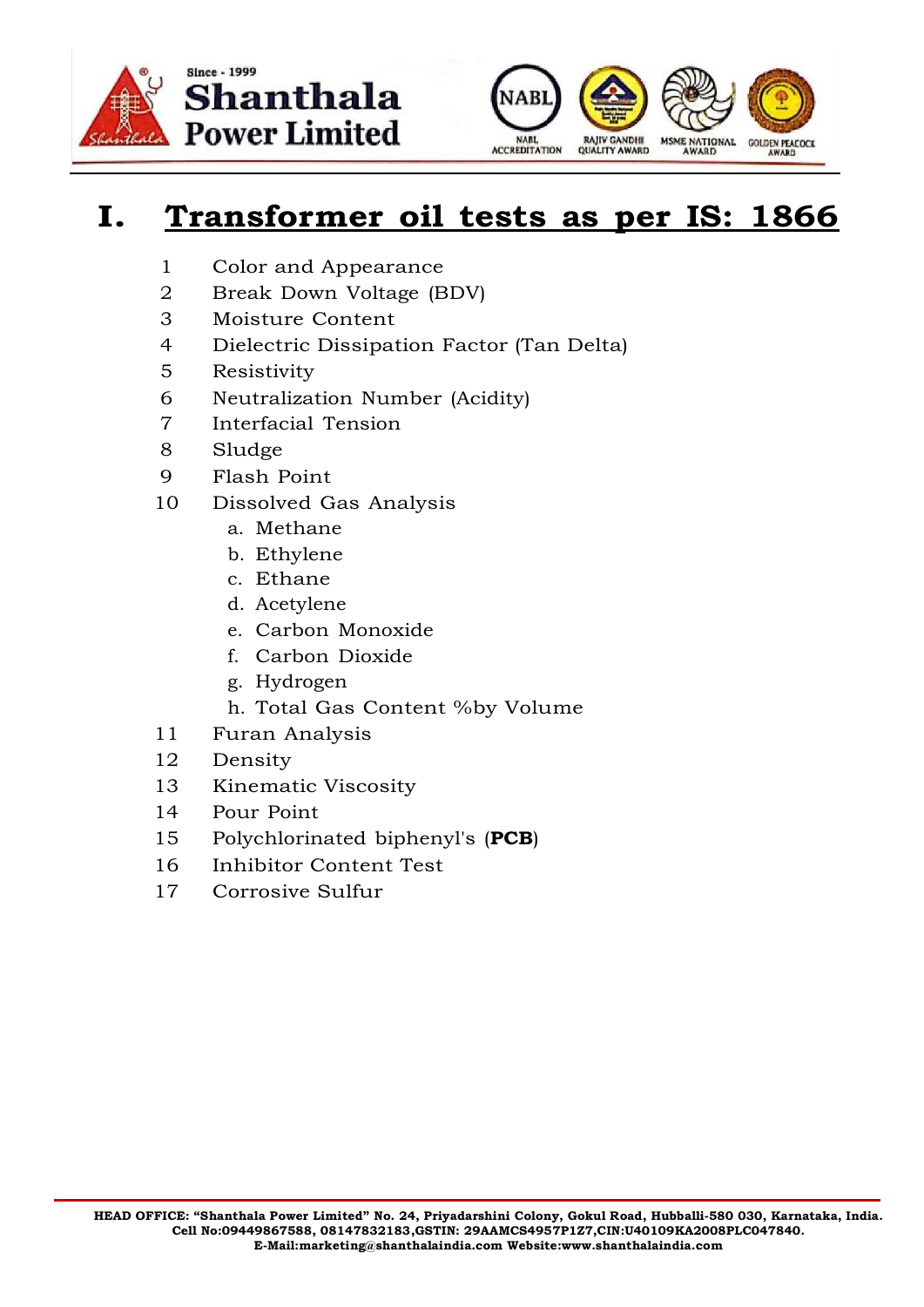



#### **II. Transformer oil Filtration and Overhauling of Transformer**

#### **A. Services**

- a. Transformer oil Filtration
- b. Transformer Oil Leakage Arresting
- c. Replacement of Bushings, Valves, Gaskets, "O" Rings, Nut & Bolts Ext.
- d. Transformer Overhauling
- e. Servicing of OLTC
- f. Painting

#### **B. Equipment Details.**

- a. 10KL-Oil Filtration Machine**-**01
- b. 4.5 KL Oil Filtration Machine-01
- c. 3KL-Oil Filtration Machine-02
- d. 10KL Oil Storage Tanker-01
- e. Air Dryer -01
- f. Online Moisture Content -01
- g. Due Point -01

#### **C. Supply**

- a. New Transformer Oil
- b. Silica Gel
- c. Breather Set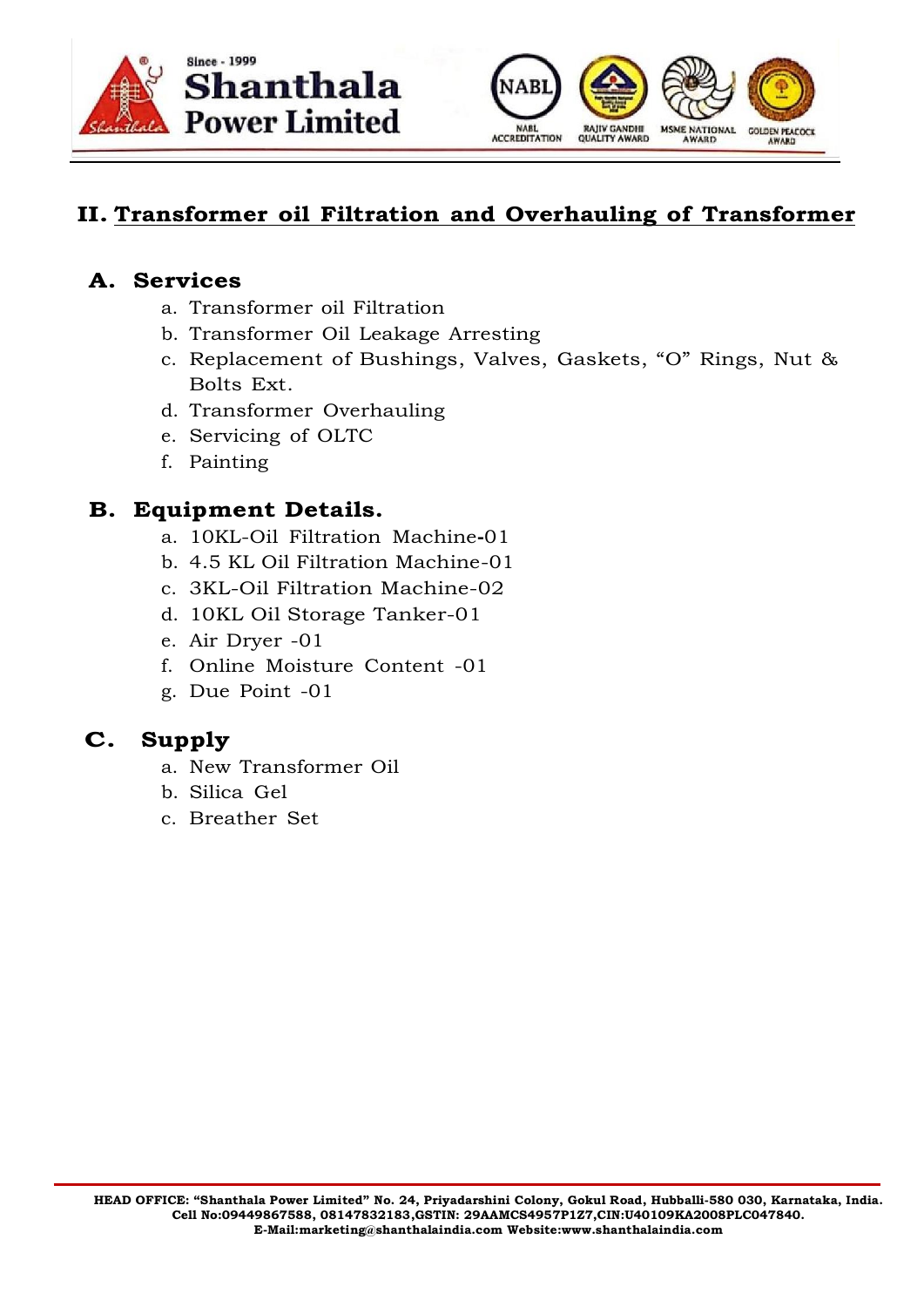



## **Condition Monitoring of Electrical Equipment**

#### **Electrical Tests on CT: Earth (Rubber) Mat:**

Capacitance & Tan Delta. AC Proof Voltage Insulation Resistance (IR) Leakage Current DC Absorption Test. Ratio Test DC Winding Resistance Knee Point

#### **Electrical Tests on PT: Hand Gloves Testing:**

Capacitance & Tan Delta. Proof Voltage Insulation Resistance (IR) Leakage Current DC Absorption Test. DC Winding Resistance

#### **Circuit Breaker Testing: Electrical Tests on HV**

Measurement of Tripping & Closing Time Insulation Resistance (IR) Measurement of Contact Resistance Insulation Resistance (IR) DC Absorption Test

#### **Sub-Station Lightning Arrestor:** Leakage Current

Measurement of 3rd Harmonic Resistive Resistive Leakage Current. Insulation Resistance

#### **Earth Pit Tests:**

**Earth (Discharge) Rod:**

# **Cables:**

Polarization Index (PI)

DC Winding Resistance

Capacitance & Tan Delta.

**Thermography (TemparatureScanning):** Earth Resistance Electrical Equipment

#### AC Dielectric Strength **Partical Discharge Testing:** Switchgears, Pannels,

**HEAD OFFICE: "Shanthala Power Limited" No. 24, Priyadarshini Colony, Gokul Road, Hubballi-580 030, Karnataka, India. Cell No:09449867588, 08147832183,GSTIN: 29AAMCS4957P1Z7,CIN:U40109KA2008PLC047840. E-Mail:marketing@shanthalaindia.com Website:www.shanthalaindia.com**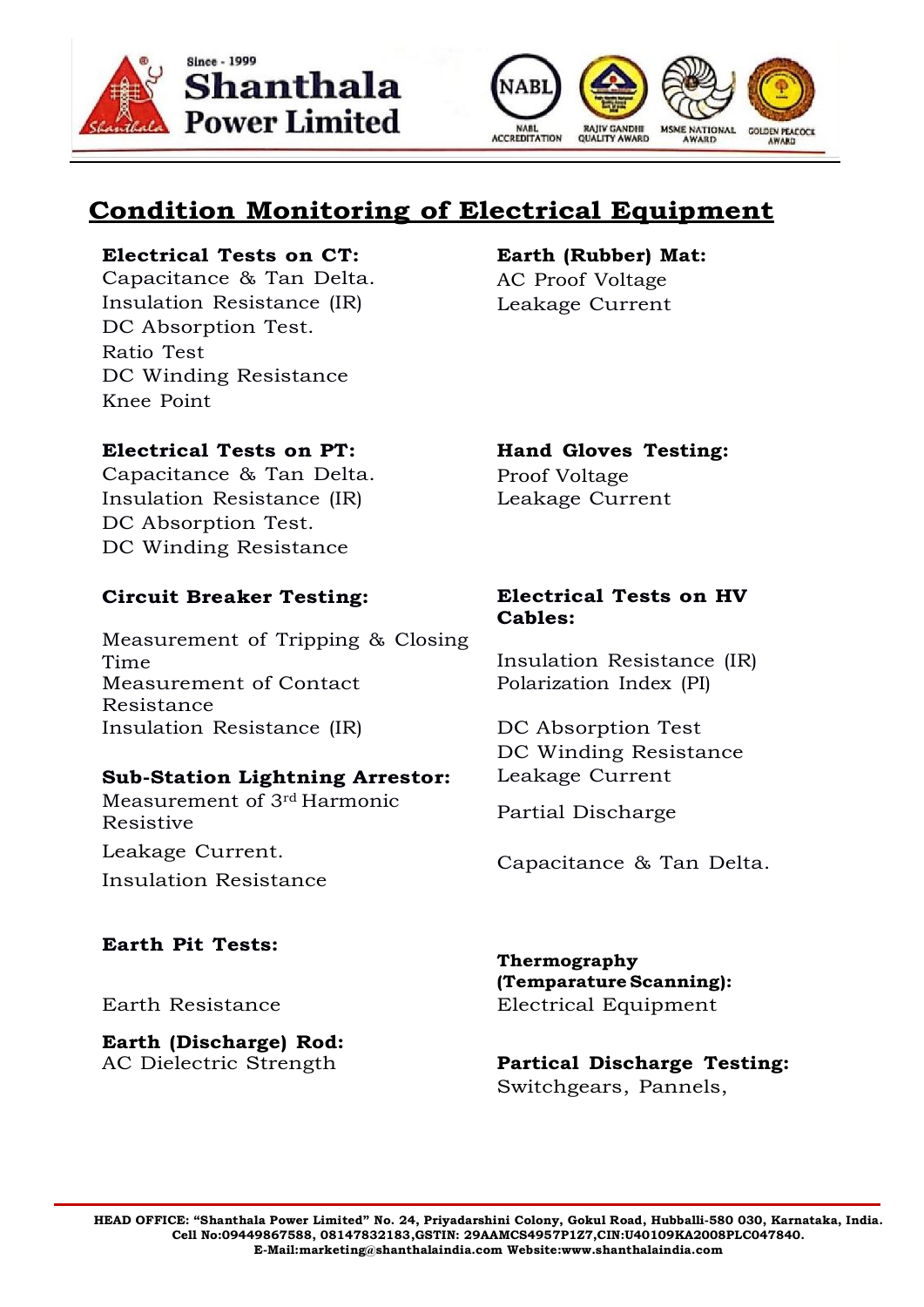



## **CONDITION MONITORING OF GENERATOR**

#### **A. TEST ON STATOR**

- 1. IR & PI& DC absorption Test
- 2. DC Winding Resistance measurement
- 3. Capacitance &Tan delta Test
- 4. DC Leakage Current /Step Voltage Test
- 5. Partial discharge Test
- 6. RTD element check
- 7. Dielectric Discharge Test

#### **B.TEST ON ROTOR**

- 1. IR & PI
- 2. Digital RSO Test
- 3. DC winding resistance measurement

#### **C.TEST ON EXCITER**

- 1. Insulation Resistance
- 2. DC winding Resistance measurement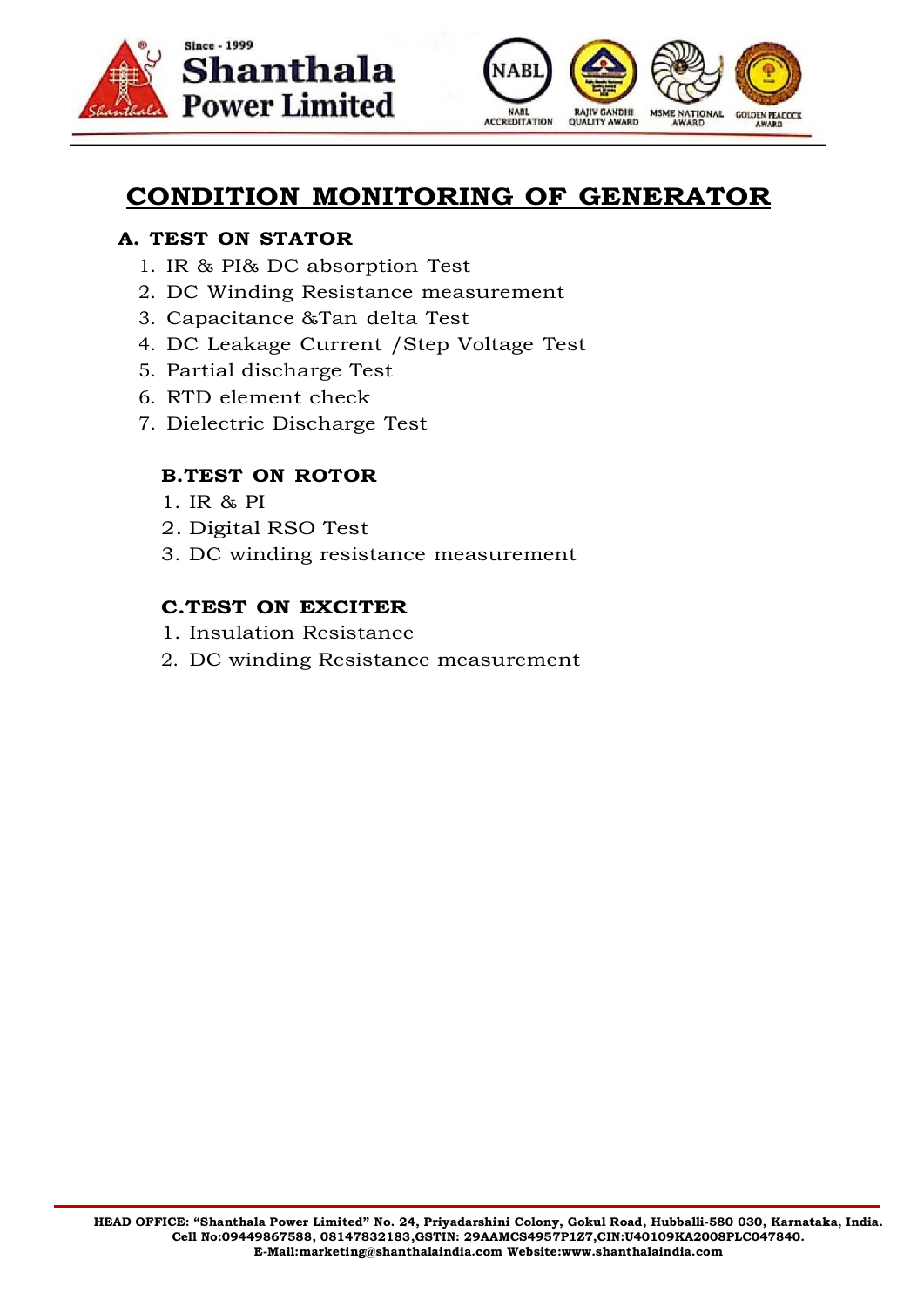



#### **CONDITION MONITORING OF MOTOR**

#### **1. On-line Test**

- a. Electrical Signature Analysis
- b. Vibration Analysis
- c. Acoustic Emission Analysis

## **2. Off-line Test**

- a. Insulation Resistance & Polarization Index
- b. Dielectric Discharge Test
- c. DC Winding Resistance
- d. Tan Delta & Capacitance Analysis
- e. PD Test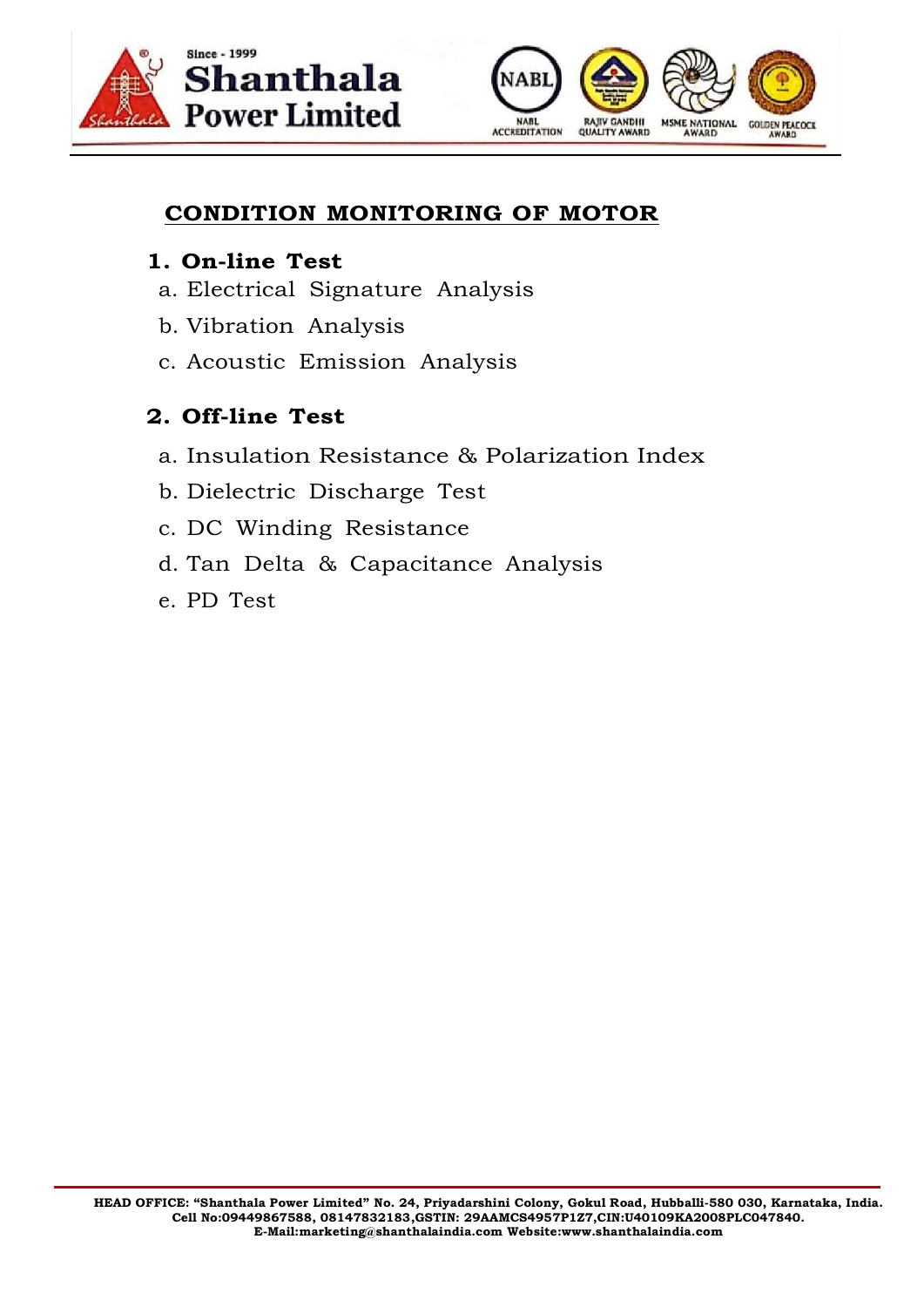

# Shanthala<br>Power Limited



| S1.<br>No.     | <b>Relay Testing</b>                   |
|----------------|----------------------------------------|
| 1              | Over current Relay                     |
| $\overline{2}$ | Earth Fault Relay                      |
| 3              | Instantaneous Earth Fault Relay        |
| $\overline{4}$ | Instantaneous Differential             |
| 5              | Sensitive Earth Fault Relay            |
| 6              | Neutral displacement Relay             |
| $\overline{7}$ | Under Voltage Relay                    |
| 8              | Over Voltage Relay                     |
| 9              | Instantaneous Under Voltage Relay      |
| 10             | Instantaneous Over Voltage Relay       |
| 11             | Trip Circuit Supervision Relay         |
| 12             | Tripping Relay                         |
| 13             | Master Tripping Relay                  |
| 14             | High Speed Tripping Relay              |
| 15             | <b>Auxillary Relay</b>                 |
| 16             | Fuse Failure Relay                     |
| 17             | DC Failure Relay                       |
| 18             | Check Synchronizing Relay              |
| 19             | Transformer Differential Relay         |
| 20             | Buchholz Relay,                        |
| 21             | Over Current Relay & Earth Fault Relay |
| 22             | Motor Protection                       |
| 23             | <b>Feeder Protection</b>               |
| 24             | Thermal Over Load Relay                |
| 25             | Transformer/Line Differential          |
| 26             | Generator Protection                   |
| 27             | Reverse Reactive Relay                 |
| 28             | Differential/Directional Relay         |
| 29             | Voltage Protection Relay               |
| 30             | Distance Protection Relay              |
| 31             | Maximum Demand Controller Relay        |
| 32             | Trip Circuit Supervision Relay         |
| 33             | Definite Time Relay                    |
| 34             | HV No Voltage Relay                    |
| 35             | Vector Surge Relay                     |
| 36             | Protection Fuse Supervision Relay      |
| 37             | Automatic Voltage Regulating Relay     |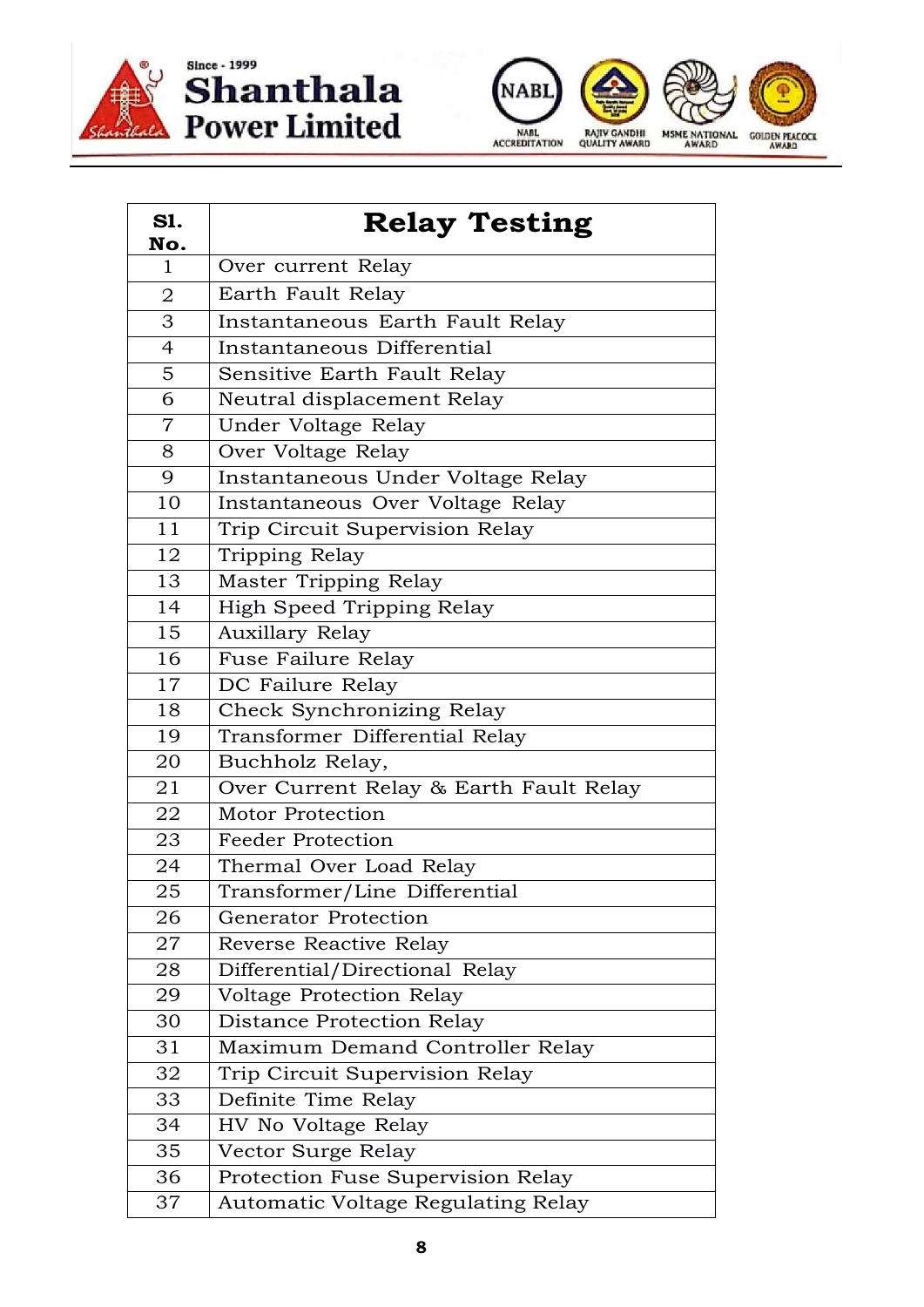



#### **SCOPE FOR CALIBRATION OF MEASURING INSTRUMENTS**

#### **ELECTRICAL**

- Multimeter
- AC/DC Clamp Meter
- Leakage Current Tester
- AC/DC Ammeter
- AC /DC Voltmeter
- Frequency Meter/ Indicator
- Watt Meter
- Power Factor Meter
- Multifunction Calibrators
- Panel Meters
- Motor Checker
- LCR Meter
- Mili ohm Meter
- Micro Ohm Meter
- Insulation tester
- Mega Ohm Meter
- Earth Resistance Tester
- Kelvin Double Bridge
- Wheatstone Bridge
- Shunts
- High voltage Tester
- Non contact Voltage
- Detector
- HV Probes
- HI Pot Kit
- BDV/Oil Test kit
- Phase Sequence
- Oscilloscope
- HI Pot test Kit
- Capacitance & Tan delta Kit
- Capacitance Meter
- Inductance Meter
- Welding Machine

#### **MECHANICAL**

- Pressure gauge
- Vacuum Gauge
- Pressure indicator
- Pressure Switches
- Pressure Calibrator
- Dead weight Tester
- Torque wrench
- Viscosity cup
- Venire Caliper
- Micrometer
- Height Gauge
- Depth Gauge
- Bore Gauge
- Screw Gauge
- Surface Plate
- Thread Gauge
- Thickness Meter
- Projection Gauge

#### **THERMAL**

- Temperature indicator
- Thermometer (all types)
- Thermocouple
- Temperature gauge
- Temperature controller
- Temperature Switches
- Temperature Calibrators
- RTD Sensor
- Oil Temp Gauge (OTI)
- Winding Temp Gauge (WTI)
- Hot air oven
- Muffle Furnace Infrared Thermometers
- Thermal Imager
- Camera
- Temperature
- Switches